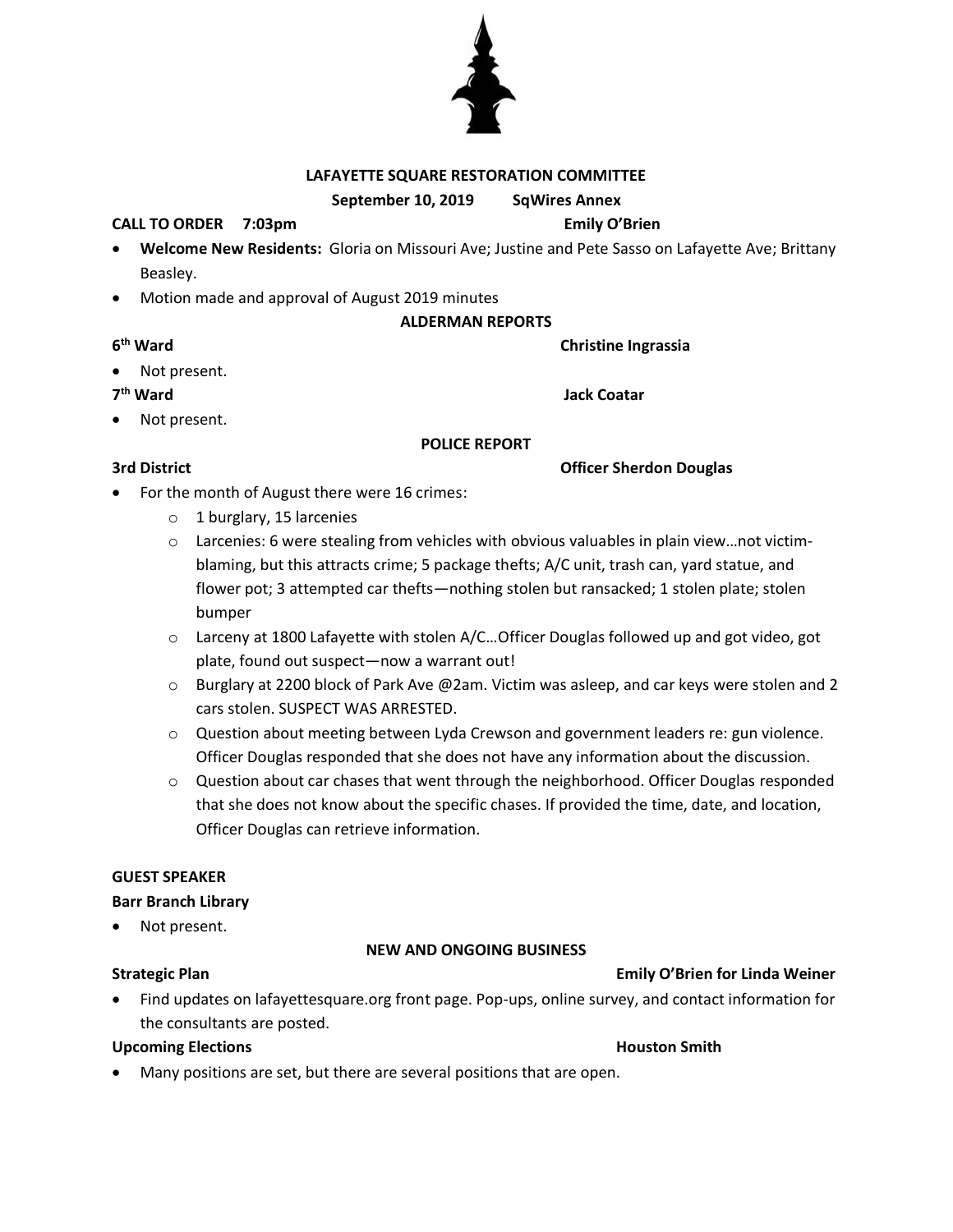• There are 4 at-large positions on the board. We attempt to stagger them so that each year there are only 2 that come up for re-election. However, we need to vote on all four this year—two 1-year terms and two 2-year terms so that we can get back on the bi-annual elections for at-large.

### **Fence at Carroll/Truman Houston Smith**

- We've been dealing with Empire Fence Company, who are very busy and having trouble getting the project finished but claim that they are working on it.
- In order to finish the project, we cast additional pieces that were missing—finials for around the park and double-axe for side fence gates.
- Asking for allocation of \$5,000 to use these castings to retrofit the Whittemore, Albion, and Hickory gates at Jefferson and entrance feature at Jefferson & Park.
- In budget, we have \$64K in the line item for Capital Improvements, and \$5K would come out of that.
- Motion made and approved.

### **Weston Farewell Suzanne Sessions**

• Weston/Skinner Appreciation Party on 9/29 3-6pm at Suzanne's home 1831 Kennett. Please RSVP to Suzanne. (Additional details posted on Nextdoor and LafSq Facebook page.)

### **Former Stray Rescue Building Emily O'Brien**

- Owner of the building met with the board last week.
- Looking to put restaurant/bar in there; seat 30 people and 8 at the bar, similar to Sasha's in DeMun. Seeking a parking lease at Wireworks. Does not have a liquor license yet. Seeking a tenant. Would not be open later than 1am.
- Contact at: greg@ryeo.com

#### **SAFETY REPORTS**

### **Block Captains/Safety/Camera Program Glenn Eckert**

- Directories are in process of being distributed. We don't have the most efficient system in place to update residents. Email Jeremy & Kyle for updates for next year.
- No updates on cameras….ongoing work.
- Question re: Ring cameras being tied into police. Answer: Steve Wilde reports that it is untenable to tie the cameras directly into police; technically the police would need logins, passwords, etc. Police said they'll take names of who has cameras, but to keep that list updates is challenging. Police will certainly request video footage if there is a crime on your street. The best thing to do is to be open when an officer knocks on your door and requests footage.

- Senate Bill 203 became law on 8/28. Reached out to Sandy Colvin (neighborhood improvement activitist.) Law allows us to enter property to make assessments on condition without civil retribution when the property has been abandoned for 6+ months. Waiting for list of violations.
- Thank you to neighbors who have been contributing details, photographs, etc. to [lsrcproblemproperties@gmail.com.](mailto:lsrcproblemproperties@gmail.com)

#### **Problem Properties Kyle Keenan (not present, sent email)**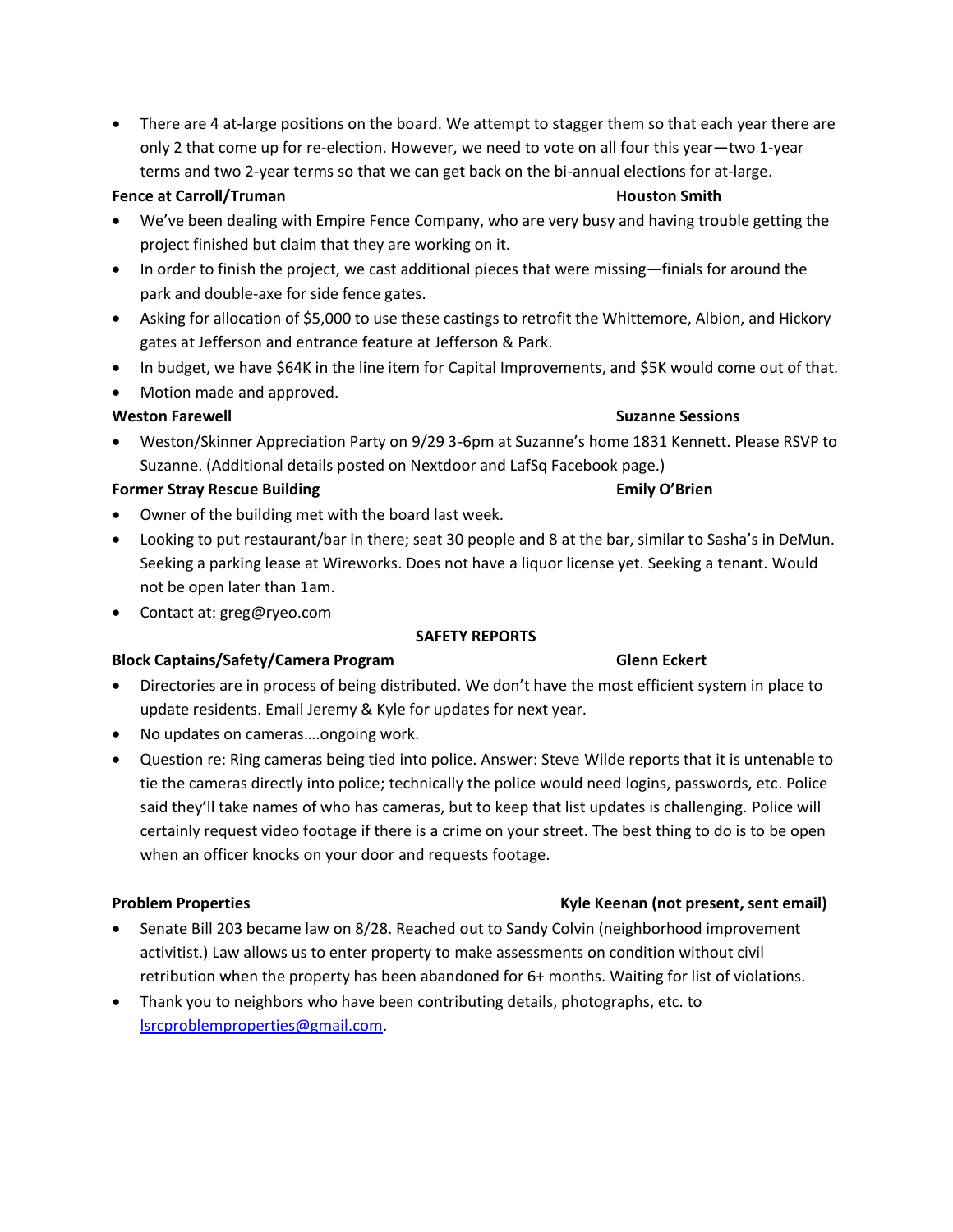### **COMMITTEE REPORTS**

### **Community Affairs Dixie Gillaspie Dixie Gillaspie**

• John Dedeke is taking over the editing of the Marquis and is talking to the relevant people. He will make his email address available soon for submissions to the Marquis.

# **Capital Improvements Mary Visintainer**

- The damaged column has been repaired on Lafayette. Thanks to Matt Negri who has pursued repairs for 14 months!
- Rutger Project: Been looking at possibility of using a different company since they took so long. Have procured bids.
- Mini-Park has had improvements/plantings thanks to John and Nancy Lemmo.
- New street signs: Some have gone up. There was concern about one at Mississippi/Lafayette because it's crooked; the signs are attached correctly, but the pole is not straight!—not under neighborhood jurisdiction (city's).

## **Membership Christina Ryan**

- Members should be receiving minutes and renewal reminders. If you are not, please email Christina [membership@lafayettesquare.org](mailto:membership@lafayettesquare.org)
- Seeking new and veteran residents/members to highlight for next Marquis.
- Halloween Party on 10/31: Scott and Suzi Jones have graciously funded and organized this event for many years. They will continue to fund the event, and Stephen and Christina Ryan have volunteered to organize it. Be on the lookout for more information in October to volunteer for decorating and bringing candy for the giant assembly line.

## **Beautification Linda Weiner**

- Neighborhood is looking great!
- Plants/perennials are coming in a few weeks, and Linda will be seeking volunteers for planting as well as redesign of rain garden near the Plaza Fountain.
- Linda Pallman reports that there was a Chainsaw Party in the park, cutting down brush and limbs. Scheduling another "party" on 11/2 @10am.

### **Treasurer Clark Affholder**

- Clark not present. Reports were sent.
- [treasurer@lafayettesquare.org](mailto:treasurer@lafayettesquare.org)

Not present.

Not present.

### **NEIGHBORHOOD ORGANIZATIONAL REPORTS**

### **Lafayette Park Conservancy Ward Buckner**

• Great lecture Sunday on breweries in Lafayette Square. Square One generously donated the beer.

### **LSBA Bethany Budde**

# **Development Phil Lamczyk/Suzanne Sessions**